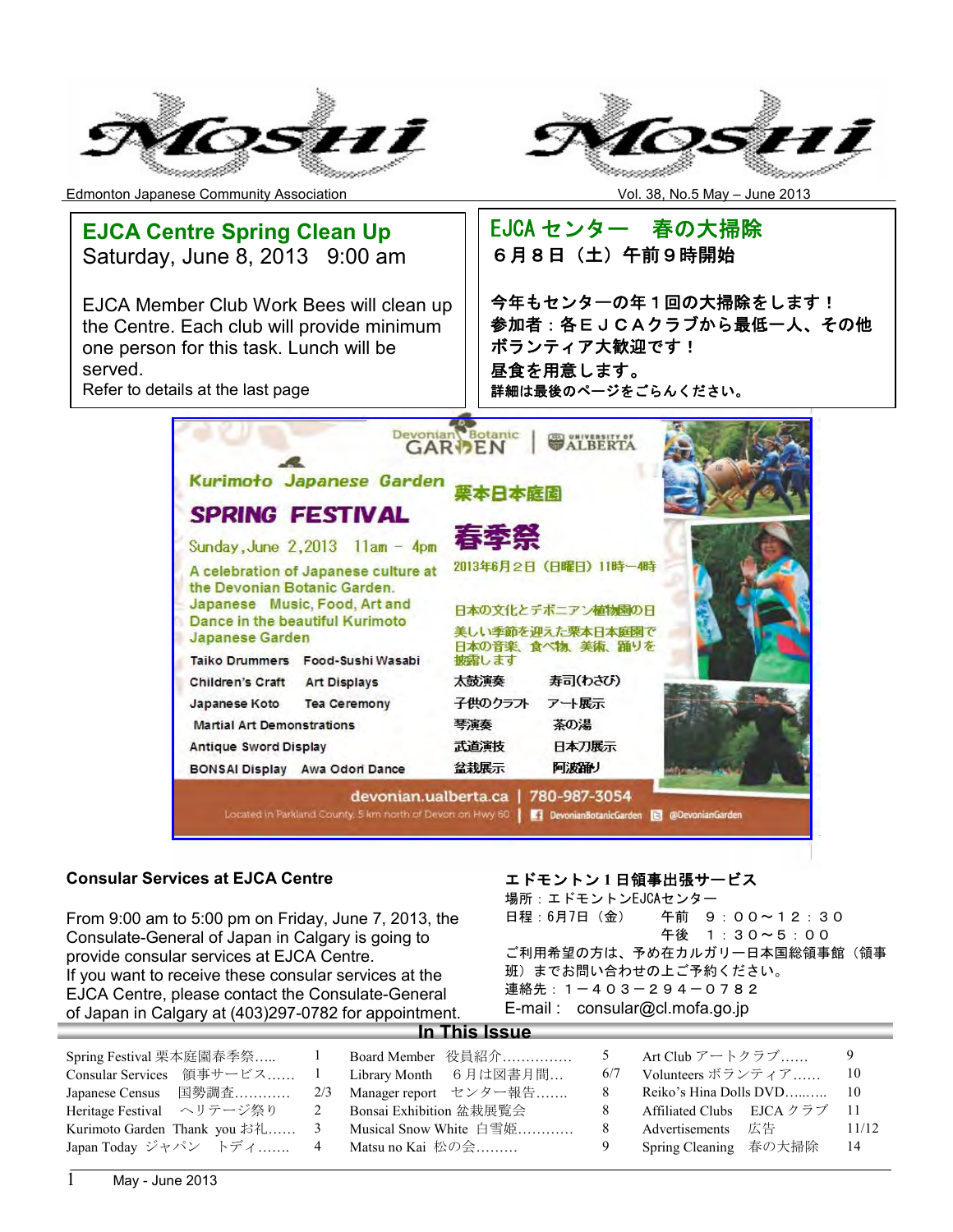#### **EJCA 2013 Census of Japanese Heritage in Edmonton areas Daiyo Sawada**

(A member of the History Committee)

Ordinary folk like you and me rarely get an opportunity to write our own history. Indeed, if we were to participate in "writing" or "re-writing" the history of Japanese heritage in the Edmonton area, we may be accused of bias! But hold on: That "bias" – your "bias" - is exactly what we want! This is YOUR story, YOUR history, and the History Committee of the EJCA would very much like to put it all together, both as a historical document but also as a planning tool to assist in building a stronger more vibrant Japanese community in the Edmonton area.

Toward this end, a sub-committee within the History Committee has spent months designing a survey instrument that will make it easy for you to help us "compose a snapshot" of our community as it has evolved to 2013. That snapshot, together with all the other perspectives the History Committee has been gathering and archiving over the past couple of years, will provide a rich tapestry for up-coming discussions focusing on future priorities and directions for the evolution of the Japanese Community in general, and for the EJCA in particular.

The History Committee found information about Japanese and Japanese Canadians in the 1920's and again in the 1940's in Edmonton area, that provides a historical backdrop for our 2013 initiative. Together with our 2013 census, we will be able to construct a 100 year perspective! As a community, and with your participation in the 2013 survey, we will be able to identify trends and ask why. More significantly, we can envision new possibilities and like Robert Kennedy, we can ask, "Why not?"

To provide a taste of what is in the survey here are a couple of sample questions:

- · Of your eight great grandparents, how many were Japanese? [This question, and others like it, will allow us to establish a baseline for charting the changing degree of Japanese ancestry that present in our evolving community.]
- · Japanese Language Use.
	- o Mostly use Japanese
	- o Mostly use Japanese, can use English
	- o Use both equally
	- o Mostly use English, can use Japanese
	- o Mostly use English as much as possible

[This question will allow us to establish a baseline for charting the changing degree of Japanese language use in our community.]

The survey will be available on-line via the EJCA website and also in paper form. For youngsters too young (or old folk too elderly) to complete a form on their own, other family members or friends are encouraged to assist (or to fill out the form on their behalf).

The 2013 Census can provide an authentic portrait of our evolving community ONLY IF most of us respond. In this regard, even though the survey is entirely voluntary, we hope everyone in the Edmonton area, with just a little or with a lot of Japanese ancestry, will participate: Our history is complete only if it includes Your history! The questionnaire will be e-mailed/post mailed to you early in June. If you don't receive a copy, please contact the EJCA via phone (780 466 8166) or email (office@ejca.org)

**Heritage Festival 2013** ヘリテージ祭り

EJCA participates in the Heritage Festival again this year and coordinates activities for the Japanese Pavilion. Festival dates: will be Saturday, Sunday and Monday August 3, 4, 5 Location: William Hawrelak Park EJCA activities for June, July and August are: June and July: Recruiting volunteers Craft workshops (details to be decided) Saturday, July 27, 2013: Volunteer training and other preparations Friday, August 2, 2013: Preparation of the site. Saturday, Sunday and Monday, August 3, 4, 5 Preparation and participation Monday evening after closing, August 5: Clean up Please watch for communication from the planning committee. Many volunteers are required!

今年も EJCA はヘリテージ祭りで日本館を開催します。

ヘリテージ祭り:8月3日(土),4日(日),5日(月) 場所:ウィリアム・ハーレック公園

EJCA では6月、7月、8月に準備をします。 6月、7月:ボランティア依頼 小物作りのクラフトワークショップ(詳細は決 まりしだいお知らせいたします。) 7月27日(土):ボランティアのトレイニングとその他の 準備 8月2日(金):日本館の準備 8月3日(土),4日(日),5日(月):当日の準備・片付け 8月5日(月)夕方:閉館後の片付け

企画委員会から逐次お知らせをお送りします。大勢のボラン ティアが必要です。よろしくお願い致します。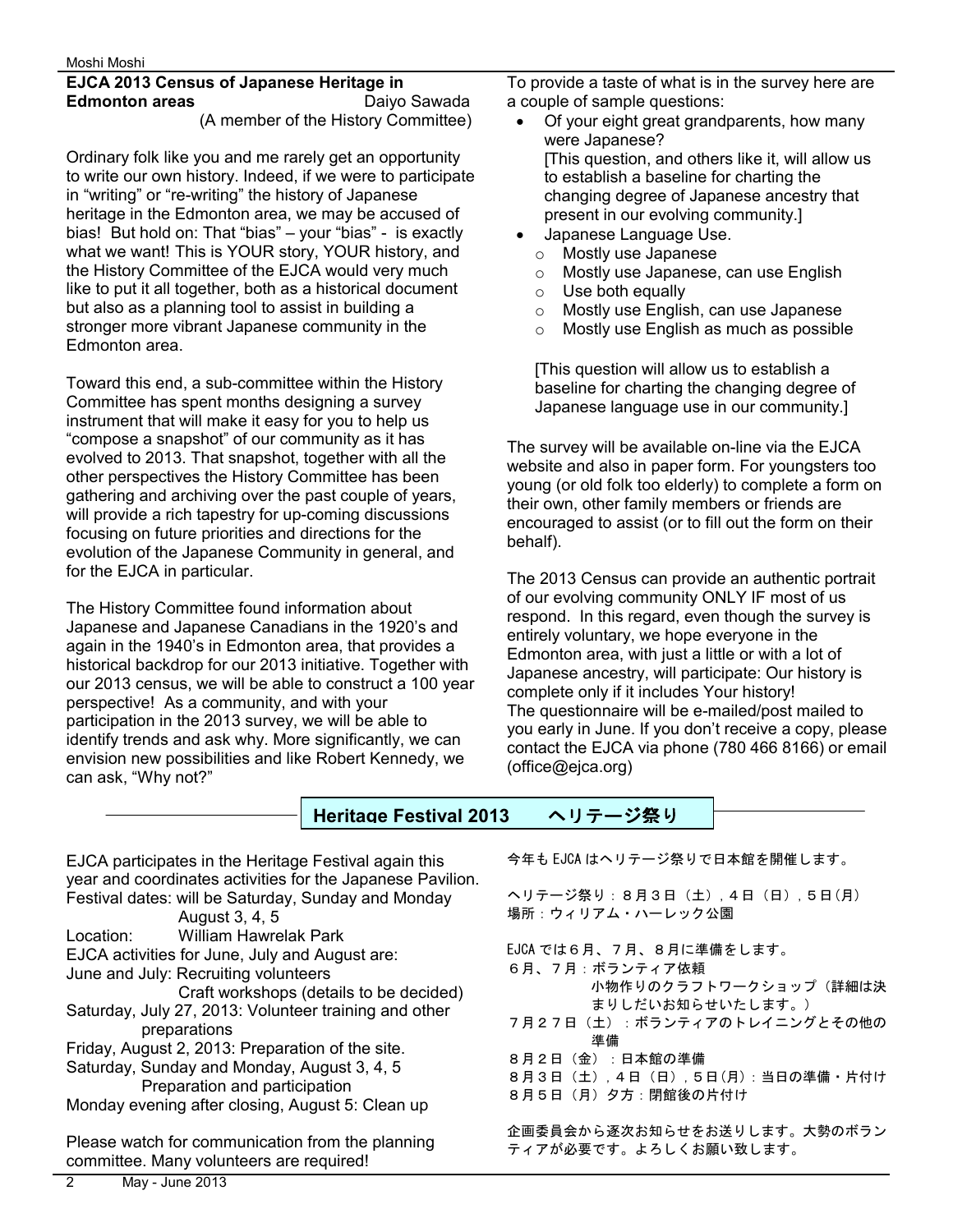#### エドモントン地区に於ける「日本文化の遺産」に関する2013 年度国勢調査

ダイオー・サワダ(EJCA歴史委員会委員)

あなたや私のような一般の人はなかなか自分自身の歴史を書くと いう機会には恵まれません。もし、私達がエドモントン地区の 「日本文化の遺産」についての歴史を書いたり、書き直したりす る活動に参加すると、私達に特有で個人的な経験や見方が歴史に 反映されてしまう、と心配されるかもしれません。ところがどう して、EJCAの企画しているこの2013年度「日本文化の遺 産」国勢調査では、このような個人的な経験、見方を調べて集め ることが目的です。あなたの歴史を知りたいのです。EJCA歴 史委員会ではこのようなあなたの歴史を集めてエドモントン地区 日本人、日系人の歴史を記録として保存するだけでなく、エドモ ントン地区の日本人、日系人コミュニティーの将来の発展のため の計画作りに活用します。

ここで「日本文化の遺産」の意味について説明します。これは Japanese heritage の翻訳です。heritage を英和辞書でみると 「遺産」とあり、相続に関係した土地、銀行預金、その他のモノ を思い浮かべますが、英語はもっと広い意味があり、ここで Japanese heritage というときは、「日本人と血縁関係のある人 が家族、教育、経験などで受け継いできた様々な日本文化(歴史、 社会、価値観、習慣、趣味、嗜好などの)の全部」のことです。 また Census (国勢調査)とは人間を対象にした調査のことです。

EJCA歴史委員会ではこの国勢調査の目的に沿うような調査方 法を数ヶ月かけて探ってきました。そして、皆様が簡単に答えら れ、且つ日本人、日系人コミュニティーの2013年の現状を明 確に把握できるような調査方法・質問を完成しました。この調査 の結果の現状のスナップショットと、歴史委員会がこの二年間集 めてきた日系人の歴史に関したいろいろな情報を組み合わせれば、 きっとこれからの日本人、日系人コミュニティーの活動で何処に 力を入れればよいかという優先課題が見えてくるでしょう。

歴史委員会の過去二年間のプロジェクトで1920年代と194 0年代のエドモントン地区の日本人、日系人コミュニティーの様 子がわかってきました。2013年日本文化国勢調査の情報 と組み合わせることで、過去100年の様子がわかることに なります。この100年の歴史を土台に将来が見渡せること になります。どうですか?こんな面白いプロジェクトに参加 しないわけにはいかないでしょう?

では話を少し具体的にして、この国勢調査の質問を二つほど 紹介しましょう。 質問「あなたの八人の曽祖父母(ひいおじいさん、ひいおば あさん)の中に日本人は何人いますか?」 (この質問を集計すれば、血縁的に日本人、日系人社会は時 間とともにどのように変化してきたかがわかります。) 質問「日常生活での日本語の使用について;(1)主に日本 語を使っている; (2) 主に日本語であるが、英語も使え る」;(3)日本語と英語をほぼ半々に使っている;(4) 主に英語であるが日本語も使える;(5)主に英語である、 日本語は必要最小限に限る」

(この質問を集計すれば、日本人、日系人コミュニティーに おける日本語使用の変遷がわかる)

調査はEJCAの Website から online で、または調査用紙 (印刷物)でも答えられます。調査には一人が1部ずつ返事 をしていただきます。小さいお子様や書くことが出来ない方 へはどうぞご家庭の方やお友達がお手伝い下さい。そして EJCA の会員になっていない方にも是非参加していただくよ うに皆様にお知らせください。もちろん調査に参加していた だくことは任意ですが、2013 年の国勢調査はエドモントン 地域に住んでいる日本人・日系人のできるだけ多くの方に参 加していただくことで、より意味のある調査結果になります。 あなたの先祖がちょっとだけ日本人でも、みんな日本人でも ぜひ参加してください。この調査は貴方の歴史が加わって初 めて完全になります。

On-line での回答方法のお知らせや印刷した調査用紙は 6 月 初旬にお届けする計画です。

#### Dear EJCA Members

Thank you very much for providing Koinobori, dolls and books together with volunteers for the Kodomo no Hi event at the Kurimoto Japanese Garden. which was held on Sunday, May 5. It was a beautiful, warm day, and the turnout for the event was excellent!

Kerry Mulholland, Event Coordinator

# EJCAの皆様

5月5日に栗本日本庭園で行われた「子供 の日」には EJCAから鯉のぼり、5月入形 や紙芝居の提供とボランティアのお手伝<br>いを頂き、ありがとうございました。素 晴らしいお天気に恵まれ、大勢のお客様 がみえ、楽しい日でした。 栗本庭園行事係 ケリー・マルホランド

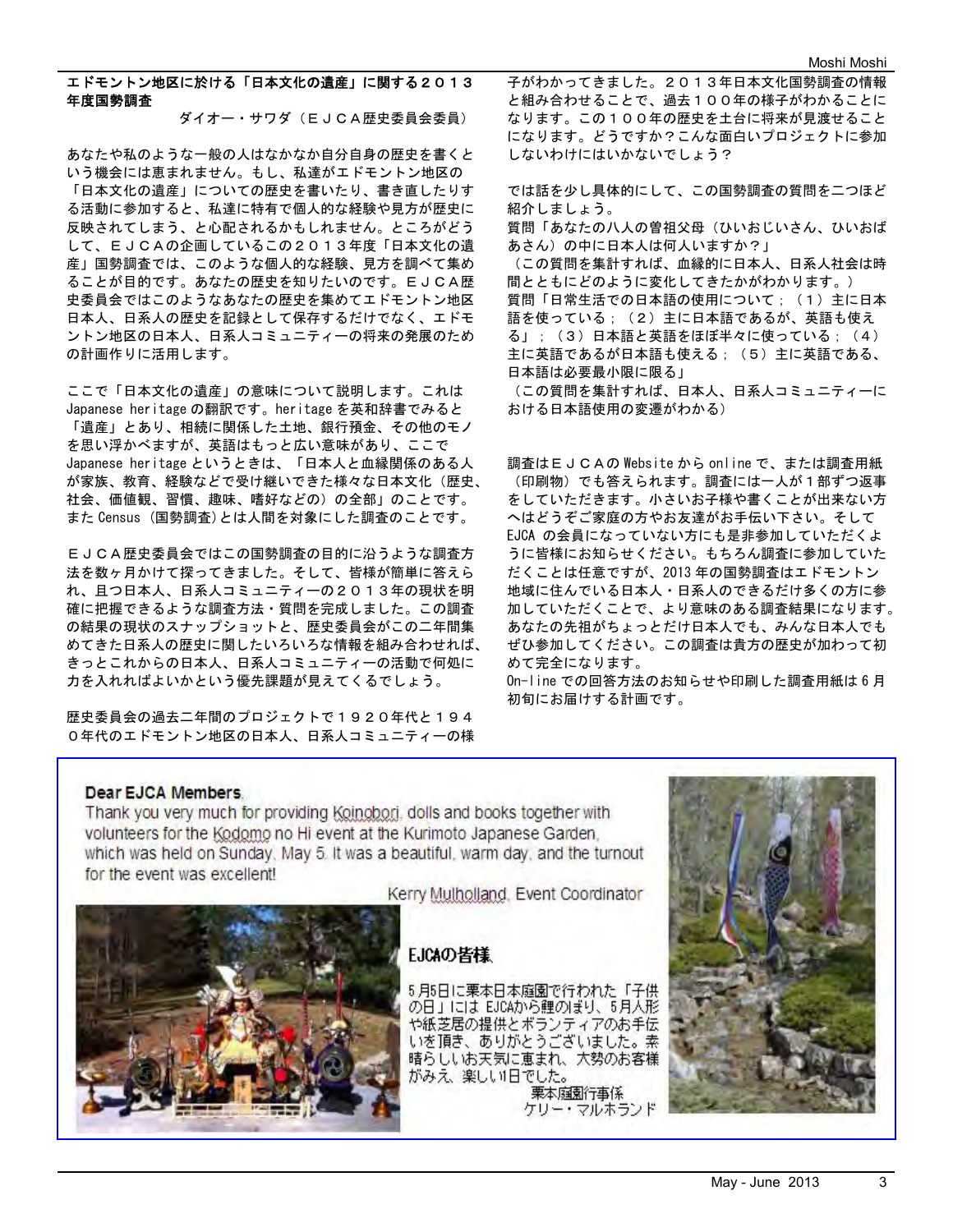#### **Japan Today – Financial Issue** by Sanae Ohki

Since 2003, EJCA has been offering a program called "Japan Today" helping Grade 8 students in the Edmonton areas understand various aspects of Japan: nature, history, language, society, custom, technology, and everyday life. The program has been designed as a supplement to the Japan module of the Albertan Grade 8 Social Studies curriculum.

Grade 8 students are bussed from school to the EJCA Centre to attend this program. Each two-hour session of Japan Today consists of an introduction to Japanese language, a social background discussion, and an opportunity of wearing Yukata (we have over 30 sets of Yukata), playing with traditional Japanese toys and participating in a Karate workshop.

In the recent years, we have been coordinating 30 to 36 sessions of Japan Today per year. Usually it is offered in the January to May school year. In all, about 1,600 to 1,800 students visit EJCA every year. This is a significant number of people who can learn about Japanese culture.

EJCA offers all materials, resource people, and the coordination of sessions. The operational cost has been covered by a fund from the Consulate General of Japan in Calgary, attending fees from participating schools, and by EJCA (free use of the facility).

Unfortunately, the fund from the Consulate General of Japan in Calgary ended on March 31, 2013. This termination of the fund was unexpected and very sudden. The Japan Today committee including all resource people discussed options for the rest of this school year, April to June, and for future. All agreed that the program had been very valuable for Grade 8 students to enhance their knowledge of Japan in the environment away from classroom and direct hand-on experience of Japanese culture. Accordingly, the EJCA Board decided to provide the fund necessary for Japan Today at least for the rest of this school year if there was no other quick ways of getting money from external organizations. EJCA will ask the Alberta Gaming and Liquor Commission permission to use the EJCA Casino fund for Japan Today.

The Board will make a further decision for the next school year and onward. If you have any idea about Japan Today and its future direction, please contact EJCA president Stephanie Bozzer at sbozzer@telus.net or Sanae Ohki at 780-459-3862, sanaeohki@shaw.ca.

More information about the Japan Today Program is available at EJCA Website: http://www.ejca.org/schools-japan-today.html

#### ジャパン・トデイ プログラムの財政問題 大木早苗

2003年から現在まで、EJCAではエドモントン地区の 中学2年の生徒を対象にして、日本の自然、歴史、文化、言 語、社会、習慣、技術、毎日の生活など多方面からの理解を 深めるためにジャパン・トデイというプログラムを提供して きています。このプログラムはアルバータ州の中学2年の社 会科の授業の補助教材として認められています。

ジャパン・トデイ プログラムに参加する生徒は学校からバ スでEJCAセンターに来ます。プログラムは2時間で、日 本語入門、日本社会についての討論、浴衣の試着(EJCA は30組の浴衣を持っています)、日本の伝統玩具で遊ぶ時 間、空手ワークショップで構成されています。

この数年、一年で30回から36回のジャパン・トデイのセ ッション(毎回の学校ごとのジャパン・トデイ)を開催して います。通常毎年1月から5月にかけて、これらのセッショ ンを開催し、参加生徒は一年で1,600人から1,800 人になります。毎年、これだけの数の生徒に日本について学 ぶ機会を与えているジャパン・トデイ プログラムはEJC Aにとって大変重要なプログラムです。

EJCAはジャパン・トデイ プログラムに必要な総ての材 料と人材、そしてプログラムの構成と組織を提供してきまし た。プログラムの運営に必要な費用は在カルガリー日本国総 領事館からの資金援助、参加校からの参加費の徴収、そして EJCAの施設の無料提供でまかなってきました。

しかし、残念なことに在カルガリー日本国総領事館からの資 金援助は2013年3月31日をもって打ち切られることに なりました。これは突然で予想外のことでした。ジャパン・ トデイ運営委員会はいろいろと対応策を協議し、このプログ ラムはEJCAそしてカナダ全般にとっても大変意義のある プログラムなので存続が望ましい、という結論に達しました。 この旨をEJCA役員会に報告し、EJCA役員会はこのプ ログラムの少なくとも今年の残りのセッション(4月から6 月)のために必要な費用は、他の組織からの資金援助が無い 場合は、EJCAから捻出すると決定しました。そしてEJ CA役員会は、EJCAのカジノ予算をジャパン・トデイ プログラムの運用に回すことが出来るようにアルバータ・ゲ ーミング・アンド・リカー・コミッションに許可を申請して います。

EJCA役員会は次の学校年度および将来、ジャパン・トデ イ プログラムをどうするか、について討論をして結論をだ す予定です。ついてはこのプログラムの将来についての皆様 のご意見、ご提案を募集しています。ご意見やご提案をお持 ちのかたはEJCA会長ステファニー・ボザーまたは大木早 苗までご連絡ください。

EJCA president Stephanie Bozzer sbozzer@telus.net Sanae Ohki at 780-459-3862, sanaeohki@shaw.ca.

ジャパン・トデイについての情報はEJCAのウェブサイト http://www.ejca.org/schools-japan-today.html に掲載されています。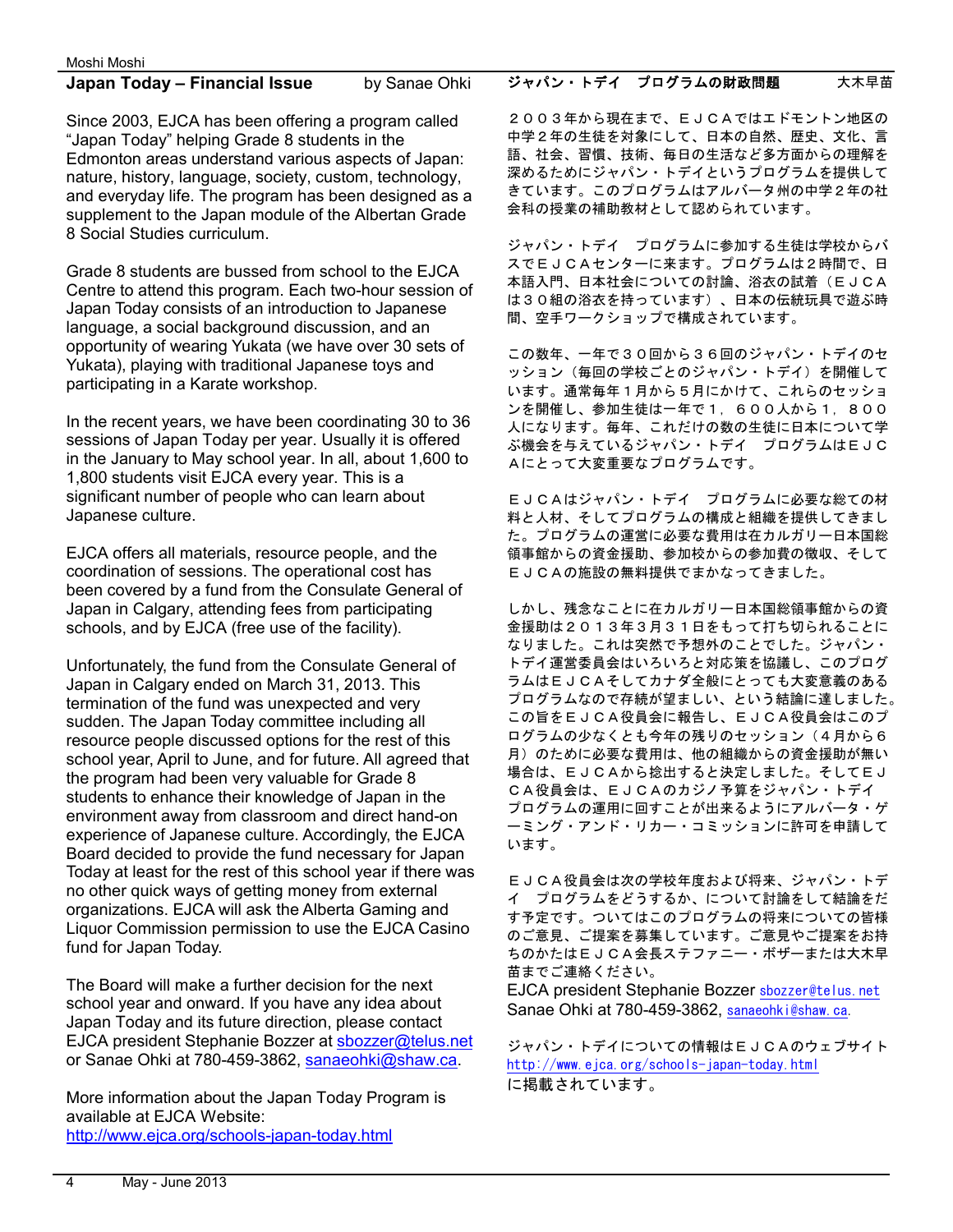#### **Self-Introduction of an EJCA Board Member**  by Yoko Azumaya

My first visit to Canada was in 1996 to attend a conference held in Lake Louise. At the time, I was finishing my Master of Science in neuroscience at Hiroshima University and was looking for a professor to do my PhD with. Having said that, I had no intention what-so-ever to come to Canada at that time. I was looking for a Japanese professor. But a professor from the University of Alberta kept inviting me (rather obsessively?) to join his lab, and after awhile, I said, "Oh what's the heck. It's just for 3 years, right?" and came to Edmonton.

On the first day in Edmonton, my colleague took me to Whyte Avenue and said, "This is the busiest part of Edmonton." I thought, "Shoot, what did I get myself into? This is a country side!" Well, to make a long story short, I'm still here, 15 years later. During the past 15 years, I got bored with science, so I applied to Law School at the University of Alberta. The acceptance letter surprised me, to be honest. But my time at law school was, well, hell. I have never studied so hard in my life (and hopefully I won't ever have to do it again!). I crawled out of law school in 2007 and did my articling for a year, and became a lawyer. Hooray!

I had been avoiding other Japanese because I wanted to improve my English skills. But once I took a break from a decade of schooling, I thought, "Hey, why not reconnect with a Japanese community to rejoice my roots!" So I decided to volunteer at the EJCA for some events. At my second volunteering, Cathy Tennant approached and invited me to join the board. I said, "Um, I just joined the EJCA and have no idea about the organization." She said no worries.

At our monthly board meeting, we exchange ideas in a very friendly environment. We laugh a lot! It's been a lot of fun. In addition, as a board member, I have been able to meet many EJCA members, to suggest new events (as a matter of fact, we are now planning a sake tasting party!), and to interact with other organizations that are interested in Japanese culture. There are so many benefits to be a board member. Of course there are many tasks I have to take on as a board member, and it is certainly not for everyone. But if you have time and passion to contribute to the community, please consider joining the board!

#### EJCA役員の自己紹介 東谷陽子

エドモントンに来ることになったきっかけはレーク・ルイー ズで行われた学会に1996年に出席したことです。そのと き、広島大学総合科学部の生理学で修士課程をしていて、 「博士課程をする学生をとってくれる教授はいないかな」と 物色していました。といってもカナダに来る気はさらさらな く、日本人教授を探していたのですが、たまたま話したアル バータ大学の教授が「おいでおいで」と日本に帰ってからも (けっこうしつこく)誘ってくれたので、「ま、いっか、ど うせ3年くらいだし」と軽いのりでカナダに来ることに決め ました。

エドモントンに1998年2月に来て、ホワイト・アヴェニ ューを「ここがエドモントンで一番にぎやかなところだ」と 紹介されたときにはえらい田舎に来てしまったと顔面蒼白に なりましたが、住めば都です。そのままずるずると15年以 上住み続けています。

15年の滞在中、科学の道には飽きたので、好奇心でアルバ ータ大学のロー・スクールに入学願書を出しました。入るの は簡単だったのですが、英語の壁があったのもあって、入っ てからは地獄のようでした。正直、あれほど勉強した覚えは ありません。かろうじて無事2007年に卒業し、1年のト レーニング(下働き、もしくはアーティクリングとも言う) の後、晴れて弁護士になりました。

カナダに来たころは英語を上達させるためと思って、わざと 他の日本人から距離をおいていたのですが、勉強を一息つい て、10年くらい離れていた日本文化や日本人コミュニティ にそろそろ戻ってもいいだろうと思い、EJCAのイベント でボランティアをすることに決めました。2回目のボランテ ィアくらいでキャッシー・テナントから「役員会に入る?」 とのお誘い。「EJCAに加わったばかりで、EJCAにつ いて無知なんだけど」と言ったら、「いいから、いいから」 ということでした。

毎月の役員会は、みんな和気あいあいと意見を述べ合って、 笑いもたくさんあって、とても楽しいです。しかも、役員と して、多くのEJCAメンバーと知り合いになったり、面白 い企画(今、利き酒パーティの構想を練っています)を提案 したり、日本文化に興味のある他団体と交流を深めたりする ことができるので、役得が多いです。もちろんこまごまとし た仕事をする必要もあるので、誰にでも、というわけにはい きませんが、コミュニティに貢献する時間と意気込みがある 方、役員になってみませんか?

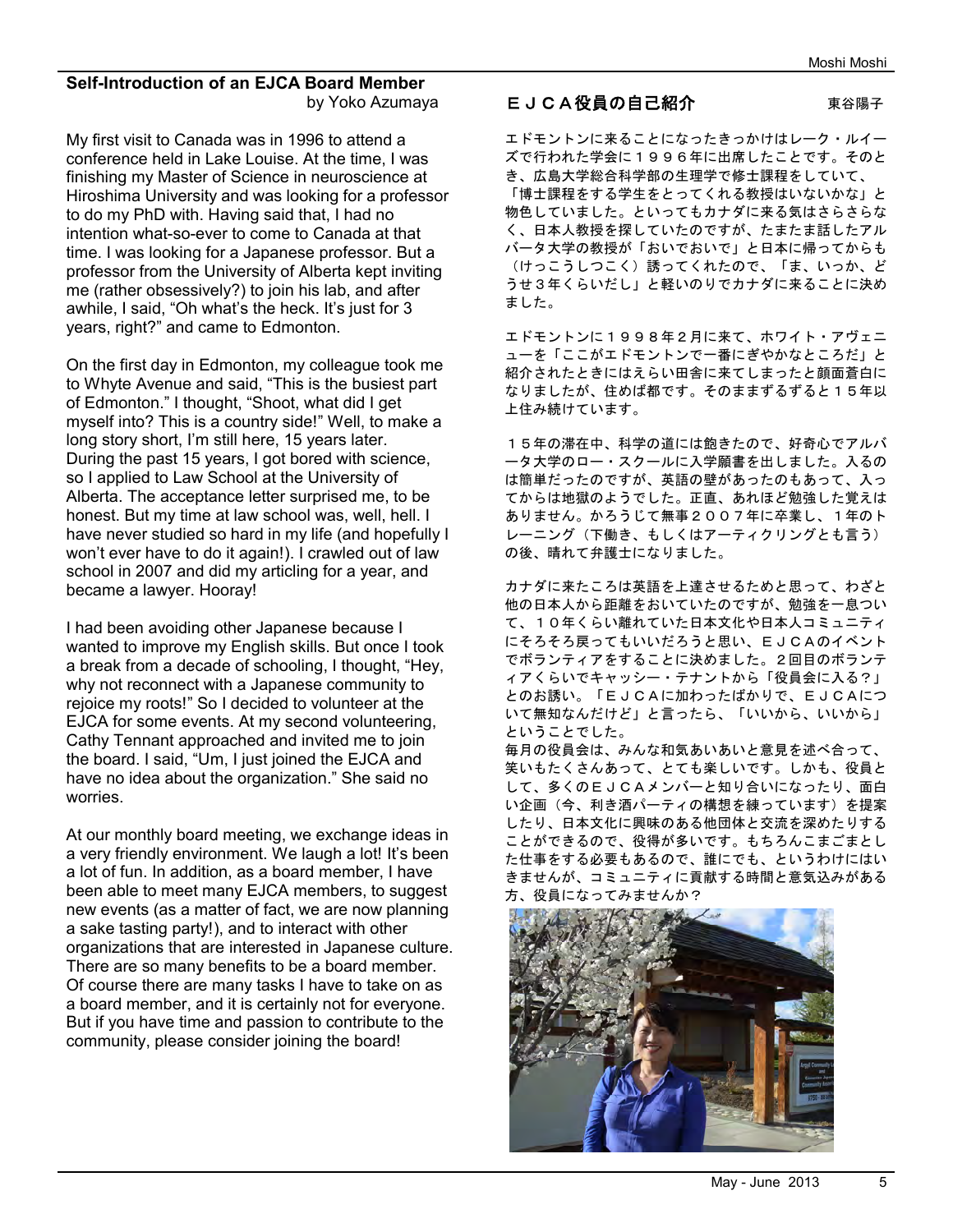

## June is the EJCA Library Month!

Gordon Hirabayashi Library is in the EJCA centre. This section tells what is happening at this Library.

The Library Committee planned special events for June 2013.

#### **1. June Library Hours**

In June 2013, the library will be open extra evenings and weekends for your convenience! The variety, quality and quantity of the library materials are improving each year! Please visit the library and enjoy DVDs and books!

|            | Regular Hours                       | Additional Hours                    |
|------------|-------------------------------------|-------------------------------------|
| Mondays    | $9:00$ am - noon                    |                                     |
| Tuesdays * | Noon $-4:00$ pm                     | $7:00 \text{ pm} - 9:00 \text{ pm}$ |
| Wednesdays | Closed                              |                                     |
| Thursdays  | Noon $-4:00$ pm                     | $7:00 \text{ pm} - 9:00 \text{ pm}$ |
| Fridays    | $3:00 \text{ pm} - 6:00 \text{ pm}$ | $7:00 \text{ pm} - 9:00 \text{ pm}$ |
| Saturdays  | Closed                              | $10:00$ am - noon                   |
| Sundavs    | Closed                              | 11:00 am - 2:00 $pm**$              |

\* Library Volunteers will be in 1:00 – 4:00 pm

\*\* Except June 2

#### **2: Drop-in session, Tuesday June 11, 2-4 pm at the Library**

EJCA members are invited into the world of Japanese culture; both traditional and modern, explaining how traditions evolved and the part they still play today in everyday lives from "BEGIN Japanology' (DVD).

**All EJCA Club members** are welcome to visit the library after your club activities. Your Club coordinators will assist you.

#### **Do you know?**

- The library book list is on the EJCA Website at http://www.ejca.org/library-booklists.html. You can find DVD or books online.
- You can reserve library materials by e-mail to office@ejca.org or call the Office at 780-466-8166. Your reservation will be held for pick-up if the material is in the library.
- The library catalogue is available (in a black binder) for you to search by category/author.
- You may suggest DVDs or books to be purchased. (by e-mail or calling the Office).
- The library volunteers are in the library on every Tuesday,  $1 - 4$  pm organizing shelves, recording materials, and so on. They may be able to help you.
- There are some children's books. So, the whole family can enjoy the library.

There is a TV with a built-in DVD player in the library. You can watch any DVD in the library. There are good collections of Nikkei (Japanese) Canadian) related books.

There is a bookshelf in the hallway that holds books that would not fit into the scope of the EJCA library. These are free for yourself to read/keep.



6月は図書館の月です。EJCA図書館では次の二つの企画 を行います。

|       | 平常時間    | プラス6月の時間     |
|-------|---------|--------------|
| 月曜日   | 午前9時–正午 |              |
| 火曜日 * | 正午—午後4時 | 午後7時—9時      |
| 水曜日   | 閉館      | 閉館           |
| 木曜日   | 正午—午後4時 | 午後7時–9時      |
| 金曜日   | 午後3時–6時 | 午後7時–9時      |
| 土曜日   | 閉館      | 午前10時–正午     |
| 日曜日   | 閉館      | 午前11時 - 2時** |

図書のボランティアが1時から4時までいます。 6月2日を除く

(2)6月11日(火曜日)午後2時から4時まで 図書館 オープンハウス

ビギン・ジャパノロジイのDVDを図書館で映します。これ は[日本文化の伝統と現在]をいろいろなテーマに沿って紹介 するプログラムで、息の長い人気番組です。

特にクラブの会員はクラブ活動の後、図書をご利用下さい。

図書館では会員の皆様のご要望に応えられよう次の活動を行 っています。ご利用ください。

- ライブラリーの蔵書リスト(本およびDVD)はEJC Aのウェブサイトに掲載されています。 http://www.ejca.org/library-booklists.html.
- 本とDVDの予約を電子メール office@ejca.org または 電話 780-466-8166 で出来ます。
- 図書館に図書目録のバインダーがあります。本の検索に ご利用下さい。
- 電子メールまたは電話で購入図書およびDVDの要望を 受け付けます。
- · 毎週火曜日午後1時から4時まで図書委員が図書室にい ます。この時間に図書館においでなれば図書委員が質問 に答えることができます。
- · 図書室にはDVD鑑賞用のテレビが設置してあります。 図書館のDVDを試写できます。
- 子供の本も増えてきました。ご家族揃っていらしてくだ さい。
- 図書館にはカナダ日系人関係の本がたくさんあります。
- 図書館前のホールにある本箱には皆さんが自由に家に持 ち帰れる本が入れてあります。

過去三年のDVD貸し出しトップ15のリストが次のページ に載せてあります。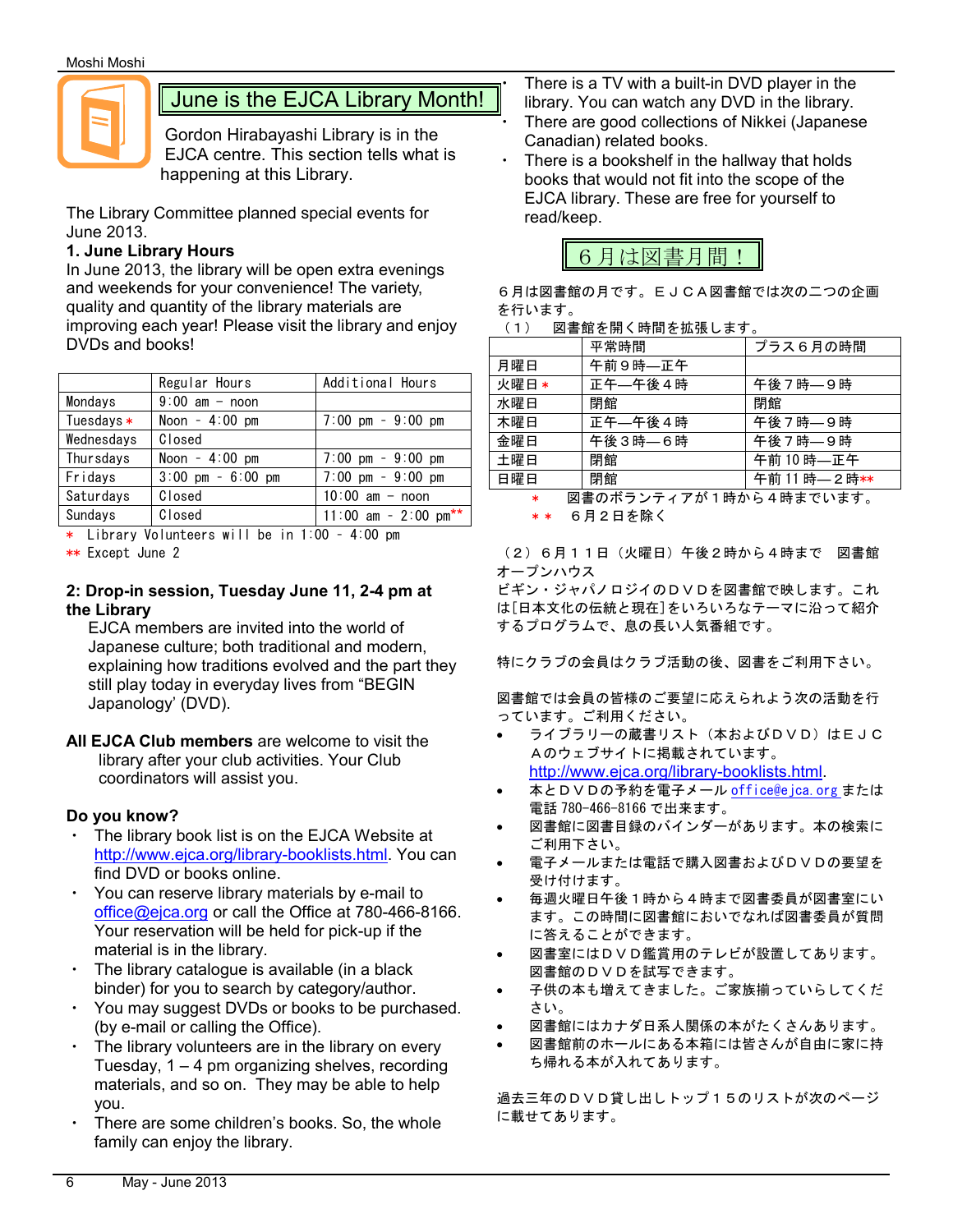**DVD review by Carol Brandly** 

#### *Yasashii Jikan (Gentle Time) -* Fuji TV Drama, 2005 (11 episodes, English subtitles)

I recently watched the first few episodes of this drama, which centers around a small cafe located in the town of Furano, Hokkaido. The owner of the cafe is a widower who is estranged from his son after the son (played by Kazunari Ninomiya, a member of the popular J-Pop group Arashi) killed his own mother in a car accident. The story focuses on the mending of the father/son relationship as well as the conversations between the shop staff and the tourists and cafe-goers who drop in.

Although I've never been to Furano, the rustic architecture and scenery shown in this drama reminds me of rural cafes I've visited in Japan. The "gimmick" of the cafe in this drama is that the customers are asked to grind their own coffee beans before they can partake of their brew. It turns out to be a kind of therapeutic process for the characters as they think about their lives throughout the episodes. Although this drama has a lot of sentimentality, the atmosphere created by the cinematography is stunning, and really takes me to a more "gentle time" (yasashii jikan).

DVDレビュー キャロル・ブランドリー 2005年フジテレビ連続ドラマ 「優しい時間」 脚本:倉本聰 出演:寺尾聰、二宮和也、大竹しのぶ、長澤 まさみ、余貴美子 (英語字幕付)

商社のニューヨーク支店長を務める湧井勇吉(寺尾聰)は、 三年前、息子・拓郎(二宮和也)が起こした交通事故によっ て彼と同乗していた妻・めぐみ(大竹しのぶ)が死んだ事を 機に、会社を辞めて息子の元を離れ、妻の故郷・富良野で、 喫茶店『森の時計』を開いた。しかし、めぐみの親友・九条 朋子(余貴美子)がこの事を知り、拓郎を父親の近くに置こ うと陶芸窯に住み込みで就職させる。ここからドラマが始ま り、わたしにはセンチメンタルなものにおもえるが、物語の 舞台の北海道富良野の景色はすばらしい。このドラマは主人 公の経営する山小屋風喫茶店の場面が多いが、この喫茶店の 売り物が面白い。お客はそれぞれがコーヒーグラインダーを 渡されて、自分の飲むコーヒー豆を挽く。お客はグラインダ ーを回しながらいろいろと内省する。どうやらコーヒー豆を 挽くことは心を癒す働きがあるらしい。ドラマの場面の映写 が作り出す雰囲気が素晴らしく、このドラマの題のとおりに 「優しい時間」を経験させてくれる。



#### **The most popular DVDs**

Members borrowed these DVD the most during the last three years.

| DVD# | 監督    | <b>Director</b>    | 題                                   | Title                        | Borrowed        |
|------|-------|--------------------|-------------------------------------|------------------------------|-----------------|
| 2416 | 伊丹十三  | Itami, Juzo        | スーパーの女                              | A Supermarket Woman          | 15              |
| 2442 | 山崎貴   | Yamazaki, Takashi  | Always 三丁目の夕日 2                     | Sunset on Third Street 2     | 14              |
| 2474 | 東陽一   | Azuma, Yoichi      | 風音                                  | The Crying wind              | 14              |
| 2440 | 高橋伴明  | Takahishi, Tomoaki | 禅                                   | Zen                          | 14              |
| 2322 | 山田洋次  | Yamada, Yoji       | 愛                                   | The Hidden Blade             | 12              |
| 2337 | 山田洋次  | Yamada, Yoji       | 寅さん 4 新 男はつらいよ                      | Tora-sun 4 Grand Scheme      | 12 <sup>2</sup> |
| 2327 | 李相日   | Lee Sang-il        | フラガール                               | <b>Hula Girls</b>            | 11              |
| 2330 | 周防正行  | Suo, Masayuki      | Shall We ダンス?                       | Shall We Dance?              | 11              |
| 2326 | 宮崎駿   | Miyazaki, Hayao    | 風の谷のナウシカ                            | <b>Nausicaa</b>              | 10              |
| 2320 | 滝田洋二郎 | Takita, Yojiro     | おくりびと                               | Departures                   | 10              |
| 2417 | 水田伸生  | Mizuta, Nobuo      | マイコハーン                              | Maiko Haaaan                 | 10              |
| 2323 | 黒澤明   | Kurosawa, Akira    | 夢                                   | <b>Dreams</b>                | 10              |
| 2334 | 山田洋次  | Yamada, Yoji       | 寅さん 1<br>男はつらいよ                     | Tora-sun 1 Our Lovable Tramp | 10              |
| 2642 |       |                    |                                     | Ramen Girl                   | 10              |
| 2441 | 山崎貴   |                    | Yamazaki, Takashi   Always 三丁目の夕日 1 | Sunset on Third Street 1     | 10              |

#### **Special Thanks to Donors**

Over the past years, the library received donations of many quality materials. For the last 9 months following people donated materials to the library. Thank you very much for your kindness!

| Atsumi Hashimoto                                                         | Cathy Tennant     | Carl Nishimura    |             | Evyn Carroll Hideko Kucharski |  |
|--------------------------------------------------------------------------|-------------------|-------------------|-------------|-------------------------------|--|
| Jim Hoyano                                                               | Natsuko Cyr       | Sanae Ohki        |             | Setsu Kikuchi Shinya Nakamoto |  |
| Susan Carnahan                                                           | Suzuko Shigemitsu | Takashi Ohki      | Tatsuo Asai | Teko Gardiner                 |  |
| Terry Higo                                                               | Yasuko Houston    | Yolande Matsusaki |             |                               |  |
| There are other people who donated materials anonymously. Thank you all! |                   |                   |             |                               |  |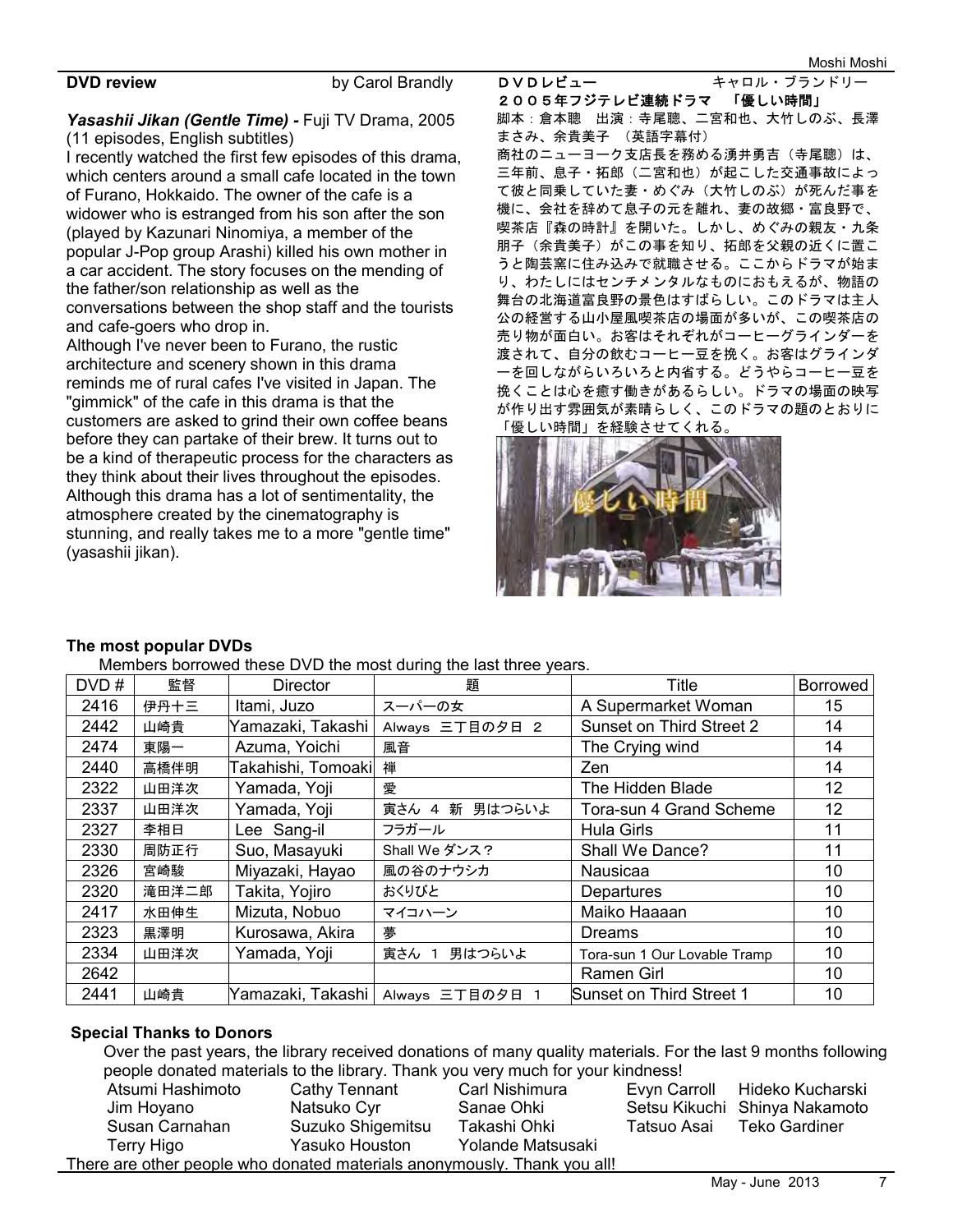#### **Report from the Centre Manager** by John Priegert

In 2013, there are 22 EJCA user groups and clubs. This is up from 2007 when there were only 11. Also, there are now language classes, and more Committees working. Here is some information about Centre Operations that may be useful for users.

The big dumpster garbage bin is emptied on Friday mornings. Please never park in such a way to prevent the big truck from getting in for pick up. If there is a car in the way, the truck drives away. A recall is \$75.00 extra.

Please leave the kitchen cupboards as you find them, especially on Fridays. I open or lock cupboards according to weekend rentals, and do not want to see EJCA tea cups used for candle holders, or crockery used by groups that did not rent them. Also please put away cups and dishes after washing, as I have had complaints about the dishwasher being full for subsequent users.

Every month the security company sends an "Open and Close" report listing who turned on and off the security system. I review this every month to ensure that outside renters follow the schedule they have paid for. Please continue to turn on the alarm for your zone when you leave the building, so that I can track other users. If damage or theft happens during your code use, I will have trouble finding the truth.

I am grateful to all who keep the Centre clean and secure.

| <b>Bonsai Exhibit</b>                                                                                                                                       | by Leslie Dowdel                                                                                                |
|-------------------------------------------------------------------------------------------------------------------------------------------------------------|-----------------------------------------------------------------------------------------------------------------|
| Place: the EJCA Centre (Lounges 1 and 2).<br>Dates: June 22 and 23 (Saturday and Sunday)<br>Times: 10:00 am to 5:00 pm each day<br>Admission: \$5.00/person | The Bonsai Society of Edmonton is pleased to present<br>an exhibit of bonsai created by members of the society. |
|                                                                                                                                                             |                                                                                                                 |

Each day there will also be demonstrations of the techniques used to create bonsai. Please come out and enjoy the beauty of bonsai.

#### **Musical Snow White in Japanese**

University of Alberta's Japanese Drama Club presents their first production, "Musical Snow White" (in Japanese with English subtitles) on Saturday, June 1st. It will be at Father's Church (10521 - 97 Street, Edmonton) and starts at 2:00 pm and doors open at 1:30 pm. The admission is free and everyone is welcome!

For more information, contact: Caelan Marr Prince Takamado Japan Centre TELUS Centre 203B, University of Alberta

#### センター・マネジャーからの報告 ジョン・プリガート

2013年現在EJCAに22のクラブやグループが参加してい ます。2007年の11のクラブやグループから倍増しています。 このほかにも日本語コースがセンターで開かれ、またEJCAと アーガイル・コミュニティーのいろいろな会合も開かれています。

センターの外に置いてある金属製の大きなゴミ箱は毎週金曜日の 朝にトラックが来て中身を回収します。ですから、ゴミ箱の前に は車を駐車しないで下さい。トラックが来てもゴミ箱の前に車が 駐車してゴミ箱に近づけないときは、そのまま帰ってしまいます。 もう一度トラックを呼ぶには75ドルかかります。

台所のカップボードの中の食器類を使ったらもとに(皿洗い機で 洗ってから)戻しておいて下さい。特に金曜日は注意してくださ い。週末にセンターを借りるグループがある時に、カップボード が契約通りの状態で貸し出せるようになっていないと、とてもこ まります。皿洗い機の中には食器類を残しておかないでください。

毎月セキュリティー会社からセンターのドアーの開閉の記録が届 きます。私はこの記録を調べてセンターを借りるグループが契約 通りの時間に使用しているかどうかを確かめます。あなたがセン ターの使用を終了したら、必ずドアーのセキュリティーをオンに してから帰ってください。こうすれば誰がいつ何処を使用したか わかります。

皆様の協力でセンターをきれいにそして安全に使用していきたと 思います。

#### 盆栽展覧会

レスリー・ダウデル

エドモントン盆栽ソサエティーでは次の要領で盆栽の展覧会およ び実演会を開きます。どうぞおいでください。

日時: 6月22, 23日 (土曜、日曜);午前10時から午後5 時まで 場所: EJCAセンター ラウンジ1, 2 入場費:5ドル

Edmonton, AB, T6G 2R1 Phone: (780) 492-1569 www.ptjc.ualberta.ca

#### 日本語ミュージカル白雪姫

アルバータ大学日本語ドラマクラブではミュージカル白雪姫(日 本語、英語字幕付き)を6月1日(土曜日)午後2時(開場1時 半) から Father's Church (10521 - 97 Street, Edmonton) で上演します。入場は無料です。お問い合わせは上記の Caelan Marr まで。どうぞ皆様おいでください。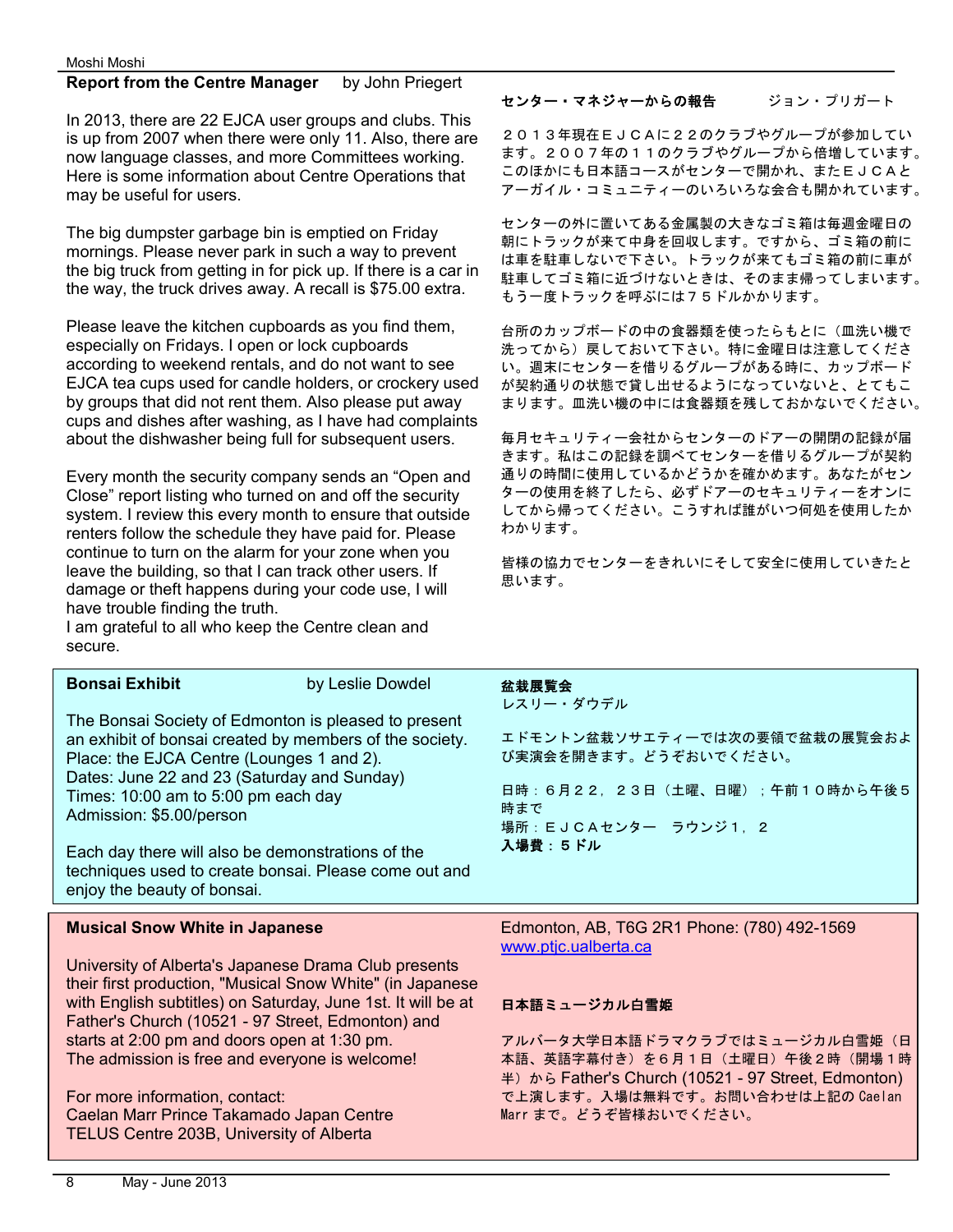#### **Matsu no Kai Seniors 55+ Club**

By Peter & Louise Wong For the past few months, Matsu no Kai members have been busy planning their annual Spring Lunch & Bake Sale. Several members did make time, however, to go on a very enjoyable April Sunday outing to Devon for brunch and a live theatre show. We started with mimosas, which was a pleasant surprise, followed by a delicious buffet lunch - lots of salads, perogies, cabbage rolls, prime rib roast beef and all the trimmings. Of course there was also a dessert table full of cakes and pastries plus coffee and tea. We then settled in to watch the play which was a comedy of errors set near Las Vegas. Judging from the laughter and applause, everyone had a very good time.

The Spring Lunch and Bake Sale event was on Saturday, May 4th, 2013. It turned out to be a beautiful day, a welcome relief after the snowfall just six days earlier. A group of volunteers came in on the Friday prior to do food preparations and packaging. Some of our ladies then came in at 7 a.m. Saturday to start the rice cookers. As other volunteers arrived throughout the morning, sushi was made, tables and chairs were set up and baked goods were packaged and priced. Guests who arrived early were able to go to the lounge to browse through several tables filled with Japanese books which had been recently donated.

When the lunchroom doors opened at 11:30, there was a variety of food available - yakisoba, dashi-chazuke, beef curried rice, sushi, kinpira gobo, tsukemono and various baked goods. Sales were brisk and most of the lunch items were sold out by 12:30 with balance gone by our 1:30 closing. Approximately 180 people (volunteers and guests) attended our lunch event and helped to make it another successful fundraiser for our Club.

We would like to offer a big thank you to everyone who helped before, during and after the lunch. Thank you also to those friends who donated items for the baked goods table to go with the special "dorayaki" (manju pancakes) that members had made at their April

#### **EJCA Art Club Watercolor Summer Session For beginners and intermediates**

Date: June 2 and 16, July 7 and 21 Time: 10:30 am to 2:00 pm Place: EJCA Centre Lounge-3 Fee: \$50 for 4 classes Instructor: Yumiko Hoyano

Please bring lunch as class goes over lunchtime.

meeting. We hope everyone enjoyed the lunch and desserts they purchased on Saturday.

Besides the regular monthly meetings (on the fourth Wednesday of the month), next on our schedule is Seniors Week in Alberta (June 3-9).Club members will be attending a special tea & tour at the Alberta Legislature on the Monday morning, June 3, starting at 9:30.If any other seniors would like to come with us, please contact the club president (Peter C. Wong at 780-487-7099) to check for available seat reservations. With the sunny warmer weather, we hope to be outdoors for many of our activities.

#### 松の会の報告ピーター・ワン、ルイーズ・ワン

ここ数ヶ月、松の会は春のランチとベークセールの準備で忙し くしてきました。それでも数人のメンバーは時間を作って4月 の日曜日にディボンにブランチと演劇の鑑賞に行きました。サ ラダ、ピロギー、ロールキャベツ、プライムリブ ローストビー フ等、盛りだくさんのビュフェーを堪能した後で喜劇を楽しみ ました。

5月4日の日曜日に春のランチとベークセールをEJCAセン ターで開きました。わずか六日前に雪が降ったとは思えないよ うな暖かな気持ちの良い日でした。前日からセンターに来て用 意をし、また当日も朝の7時から来てランチを作り、ベークセ ールの袋詰めをしました。

11時半に開場すると大勢のお客さんが今年のランチとベーク セールは何があるのかと会場に殺到しました。ランチは焼きそ ば、ビーフカレーライス、だし茶漬けです。ベークセールには お汁粉、いなり寿司、きんぴらゴボウ、漬け物、いろいろなパ ン、どら焼き、まんじゅう等が並んでいます。ランチは12時 半までに売り切れ、ベークセールも1時半までに無くなりまし た。全部で180人ぐらいのお客様が来ました。

ベークセールの品物を寄付したくださった方々、ランチと会場 の用意をしてくださった方々にお礼を申し上げます。

松の会は毎月第四水曜日にEJCAセンターで例会を開きます。 6月3日~9日のアルバータ・シニアー・ウイーク中の6月3日 (月曜日)には午前9時半からアルバータ議事堂で開かれるお茶 と議事堂のツアーに参加します。松の会の会員以外の人でも参加 できます。予約が必要なので参加希望者はピーター・ワン(電 話:780-487-7099)までご連絡ください

#### EJCA水彩画教室夏期講座のお知らせ

次の要領で初心者、中級者を対象にした水彩画教室をひらき ます。 日時:6月2日、6月16日、7月7日、7月21日 午前10時半から午後2時まで 場所:EJCAセンター、ラウンジ3 参加費:四回で50ドル 講師: ユミコ・ホヤノ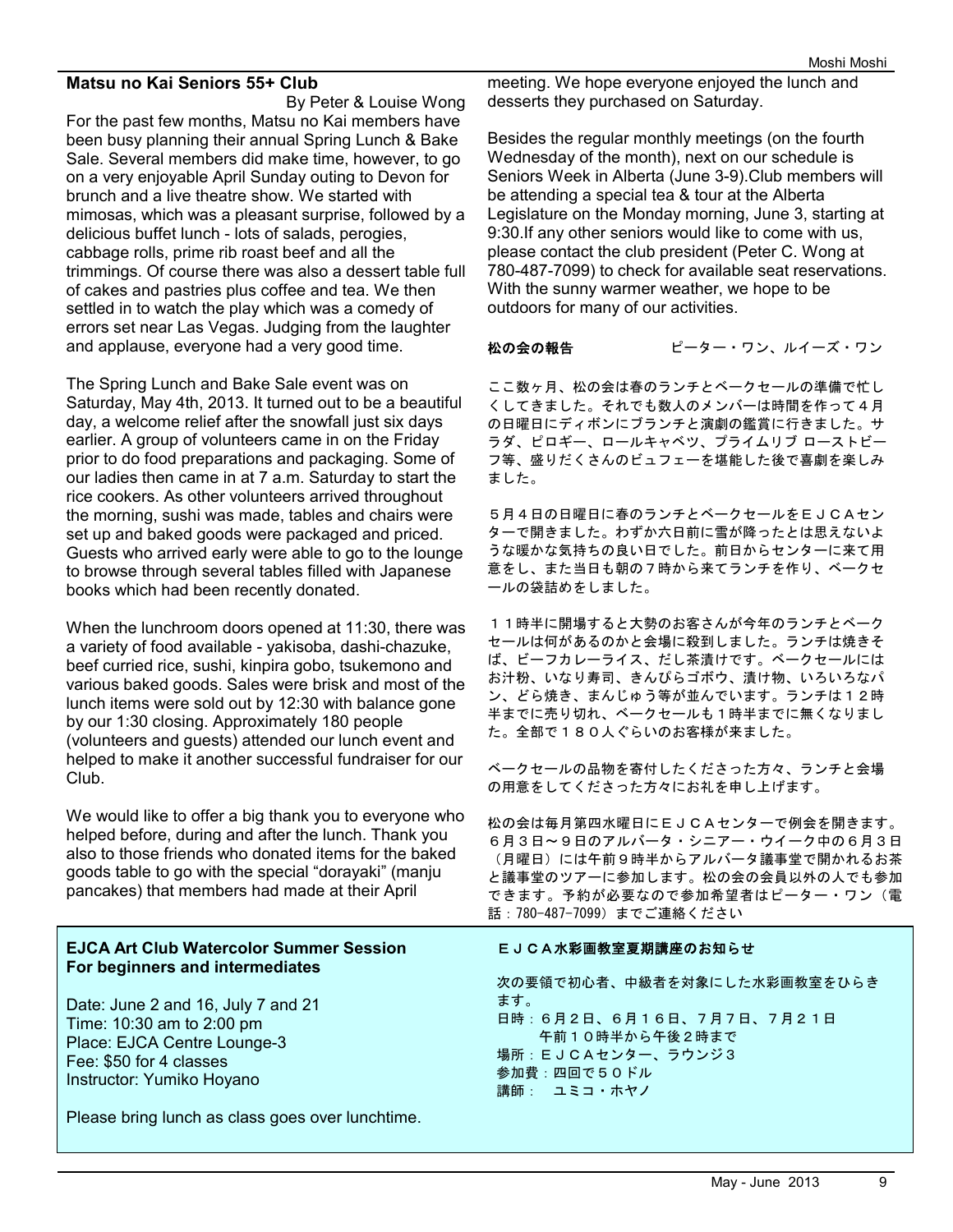#### VOLUNTEER AND DONOR APPRECIATION

The EJCA Board would like to send its sincere thanks to all volunteers and donators. If your name is missing from the list, please inform Stephanie Bozzer so it can be noted in the next Moshi Moshi. Please help us to maintain an accurate list.

#### **Movie Afternoon, April 13, 2013**

**Coordinators:** Jim Hoyano John Priegert **Volunteers:** Yumiko Hoyano Carol Rushworth

#### **Matsu no Kai Spring Lunch and Bake Sale, May 4, 2013**

| <b>Coordinators:</b> Peter C. Wong Yumiko Hoyano |                   | Aiko Kawawada | Cathy Tennant          |
|--------------------------------------------------|-------------------|---------------|------------------------|
| Volunteers: Bob Motokado                         | Cynthia Lindberg  | Grace Fujino  | Heidi Matsune          |
| Hiroshi Yokota                                   | Jim Hoyano        | Joyce Kiyooka | Kay Oda                |
| Ken Tanaka                                       | Keiko Allport     | Kieko Ito     | Kimiko Tainaka         |
| Kyoko Nishiwaki                                  | Kyoko Waida       | Liz Machida   | Louise Wong            |
| Masako Hubbihoca                                 | Michiko Kawashima | Midori Tanaka | Naomi Leroy            |
| Noriko Fujino                                    | Ron Okura         | Ruby Tsuruda  | Sam Kaneda             |
| Sanae Ohki                                       | Tami Tsujikawa    | Tom Sando     | Toshiyo Iwashina       |
| Yoshie Kaneda                                    | Yoshiko Motokado  | Yuko Nakano   | <b>Vicky Trenchard</b> |
|                                                  |                   |               |                        |

There were many donors who brought baked goods in for sale. Thank you very much for your contribution to Matsu no Kai.

#### **Kurimoto Garden – Kodomono Hi (Children's Day), May 5, 2013**

| <b>Coordinator: Yoko Azumaya</b>                  |                                  |                |              |
|---------------------------------------------------|----------------------------------|----------------|--------------|
| <b>Volunteers: Cathy Tennant</b><br>Yoriko Nagata | Hiroko Yamane<br>Yukiko Nagakura | Hiroshi Kubota | Keiko Marumo |
|                                                   |                                  |                |              |

#### **Donation – Membership**

| Alder and Hiroko Currie (Senior member) | George and Judy Matsuba (Senior member) |
|-----------------------------------------|-----------------------------------------|
| Henry and Joan Shimizu (Senior member)  | John and Lucy Takahashi (Senior member) |
| Ticki Miyashita (Moved to Calgary)      | Toshi and Hideko Kaneda (B.C.)          |

**Chigiri-e Club** also made a generous donation.

| Membership note:<br>Mrs. Ticki Miyashita recently moved to Calgary<br>to live with her daughter's family. She was a<br>long time EJCA member and a senior 70+<br>member for almost 20 years. She sent a nice<br>thank you letter to EJCA saying how much she<br>enjoyed being a member along with a generous<br>donation. | EJCA 会員移転のお知らせ<br>エドモントンに長くお住まいだったティッキー・<br>ミヤシタさんはお嬢さんの家族と一緒に住む為に<br>カルガリーへ移りました。20年近くも松の会の<br>会員でした。ミヤシタさんからEJCAへお礼の手<br>紙と寄付を頂きました。 |
|---------------------------------------------------------------------------------------------------------------------------------------------------------------------------------------------------------------------------------------------------------------------------------------------------------------------------|----------------------------------------------------------------------------------------------------------------------------------------|
|---------------------------------------------------------------------------------------------------------------------------------------------------------------------------------------------------------------------------------------------------------------------------------------------------------------------------|----------------------------------------------------------------------------------------------------------------------------------------|

#### **Please pick up your "Reiko's Hina Dolls" DVD** by Yumiko Hoyano

Reiko's Hina Dolls DVDs are now ready for you to pick up at the EJCA Centre during the office hours. Price is \$15.00 per copy.

「レイコの雛人形 」のDVDがEJCAセンターに入荷しました。センターの開館時間にお受け取り ください。一枚15ドルです。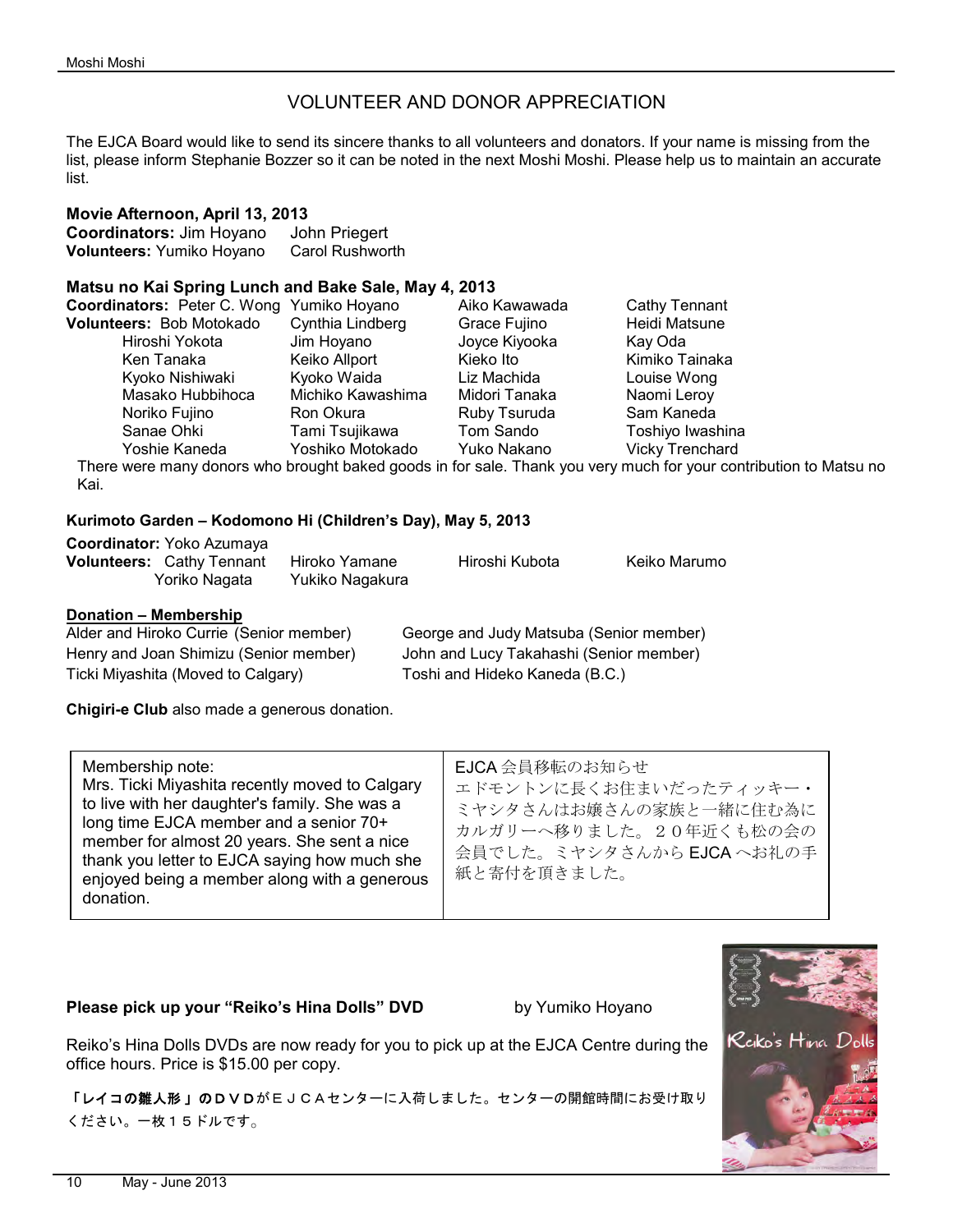#### **Directory of EJCA Affiliated Clubs & Groups**

**Awa Odori** - Japanese Folk Dance Practices: 2nd Sunday of each month, 10:00 am - 12:00 noon Contact: Emiko Kinoshita at 780-451-6196

#### **Bonsai Club**

Meetings: 3rd Thursday of each month, 7:30-9:30 pm Contact: Les Dowdell at < hokkoku@telusplanet.net >

#### **Calligraphy - Keifukai of Edmonton**

Contact: Naomi Leroy at < l.naomi@telus.net >

**Chigiri-e Art** - Torn Paper Artwork Creation Contact: Keiko Frueh at 780 436-5843

**EJCA Art Club** - Watercolour Painting Contact: Yumiko Hoyano at < yumiko@shaw.ca >

#### **Edmonton Gojukai Karate Club**

Tuesdays and Thursdays (except holidays) Children, 7-12 years of age: 6:00-7:00 PM Youths, 13-17 years of age: 7:00-8:15 PM Contact: John Priegert 780 436-1825 < priegert@telus.net >

#### **Karaoke Club**

Practices: 1st & 3rd Friday of each month, 8:30-11:00 pm Contact: Takashi Ohki at 780 459-3862

#### **Kendo & Naginata Club**

Meetings: 2nd & 4th Friday of each month at 7:00 pm Contact: info@eknc.org, website: < www.eknc.org >

**Kita No Taiko** - Japanese Drumming Practices: Mondays and Wednesdays from 7 pm Contact: 780 431-0300 or < info@kitanotaiko.ca > Website: < www.kitanotaiko.ca >

#### **Ikebana Club**

Contact: Jean-Marcel Duciaume at 780 803-5690 <jmduciaume@gmail.com>



#### 945 Ordze Road

(Just off Wye Road) Sherwook Park. Alberta

Tel: (780) 449-4597 E-mail: mshig@shaw.ca

A ballet student from Japan studying in Edmonton Aug 17, 2013 to April 2014 is looking for room mates to share a 3 bedroom condo at 112 St and 103 A Ave. Fully furnished. Many shops nearby.

Contact Tokano Oshima at centerstage1013@yahoo.co.jp **Matsu no Kai** - EJCA Seniors Activities (55 years and up) Contact: Peter C. Wong at 780 487-7099 or < petercwong@shaw.ca >

**Nihongo Kaiwa Club** – Japanese Conversation Mondays  $5 - 7$  pm (except holidays) Contact: Carol Rushworth at < rushwrth@telus.net >

**Nihongo Kids Club** - Japanese Communication for Kids Thursdays 12:20 – 2:00 pm Contact: Yukie at < edmontonkids@gmail.com >

**Nobara Chorus Group**  Practices: 1st & 3rd Wednesday and 3rd Sunday of each month, 10:00 am - 12:00 noon

Contact: Toshiyo Iwashina at <tiwashina@hotmail.com>

**Sabaki Go Club** - Learn and Enjoy Playing Go Meetings: Tuesday evenings from 7:00 pm Contact: Chuck Elliot at 780 452-1874, < Chuckbrenda@shaw.ca > Website: < www.sabaki.org >

#### **Table Tennis**

Practices: 1st & 3rd Sunday of each month, 1:00-3:00 pm Contact: Sanae Ohki at < sanaeohki@shaw.ca >

#### **Tea Ceremony for Beginner Club**

Ryurei Style practice

Contact: Victoria Chum at <agnesess@gmail.com>

**Wakaba Kai** - Traditional Japanese Dance Contact: Keiko Frueh at 780 436-5843

**Women's Gojukai Karate Club**  Contact: Dana Nawata at < dnawata@shaw.ca



Certified Translation (公認翻訳)は、移民·PRカード更新·ローン· 大学入学の申請時などに、そのまま提出できる公式文書です。 戸籍謄本・各種証明書・パスポートのスタンプ・クレジットや信用情報 など幅広くてがけております。通訳·編集などについてもご連絡ください。

Mail@YukariMeldrum.com 780-887-0920

メルドラム由香理 Certified Translator (Canada)

Edmonton Japanese English Consulting For your translation needs JAEN.ca



#### Room Mates Wanted **National Account ストレームメイトを探しています**

日本から来てエドモントンのバレー学校に入る生徒 が、3寝室あるコンドのルームメートを探していま す。 期間:2013年8月17日―2014年4月まで 場所:112St. &103Ave. 家具付きで、近くに商店がたくさんあります。 連絡先:Tokano Oshima centerstage1013@yahoo.co.jp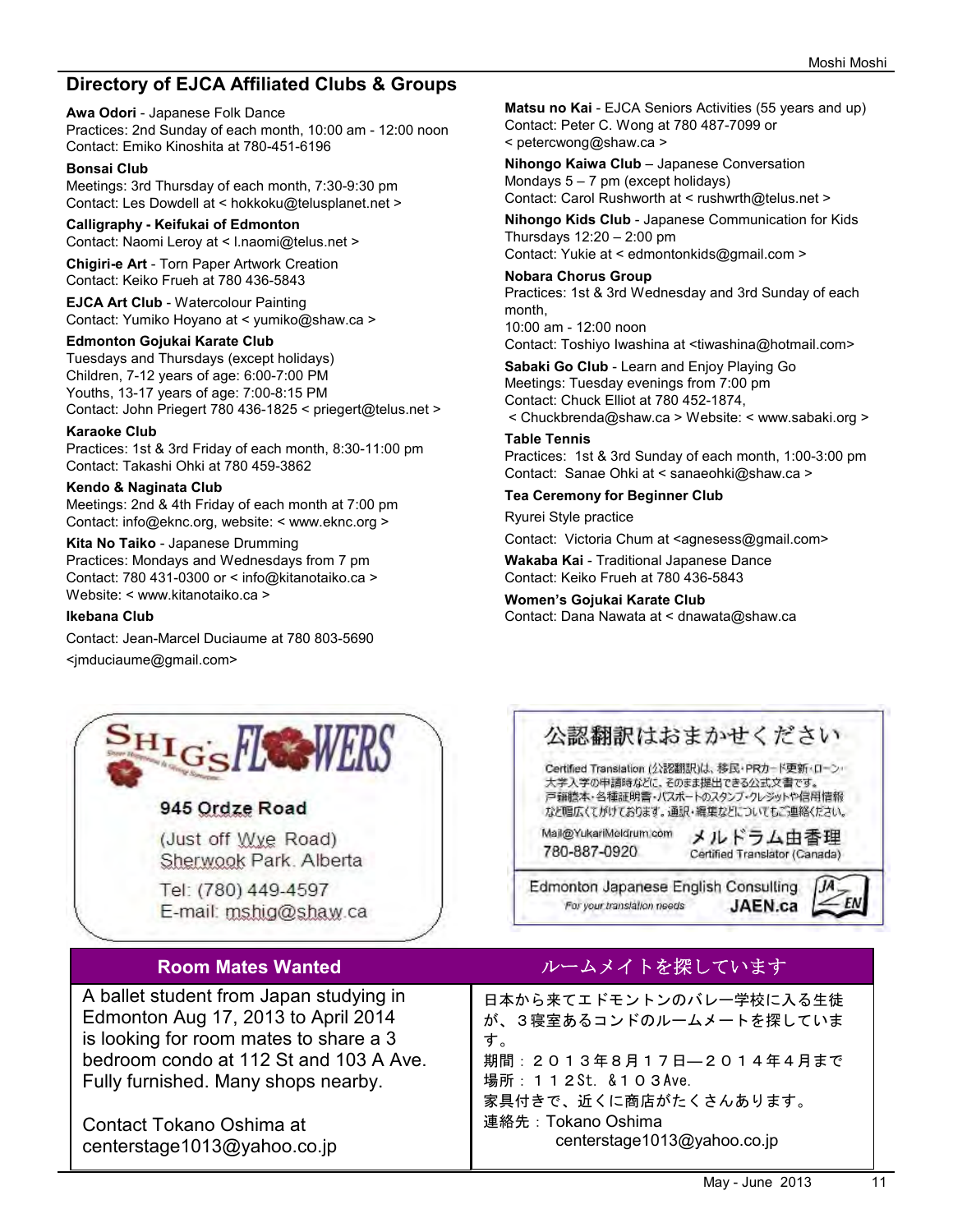







家庭に関する法律(離婚 など)、不動産、遺言作成 や遺産相続、エステートプ ラニング、ビジネス関係の 法律など、幅広く取り扱っ ています。



Yoko Azumaya, Barrister & Solicitor

Phone: 780-414-5400 Email:yazumaya@barrpicard.com

日本語でご相談いただけます。約20分ほどの 無料相談に応じておりますので、お気軽にお電 話ください。

ブログもご覧ください: http://yokoazumaya.blogspot.ca/

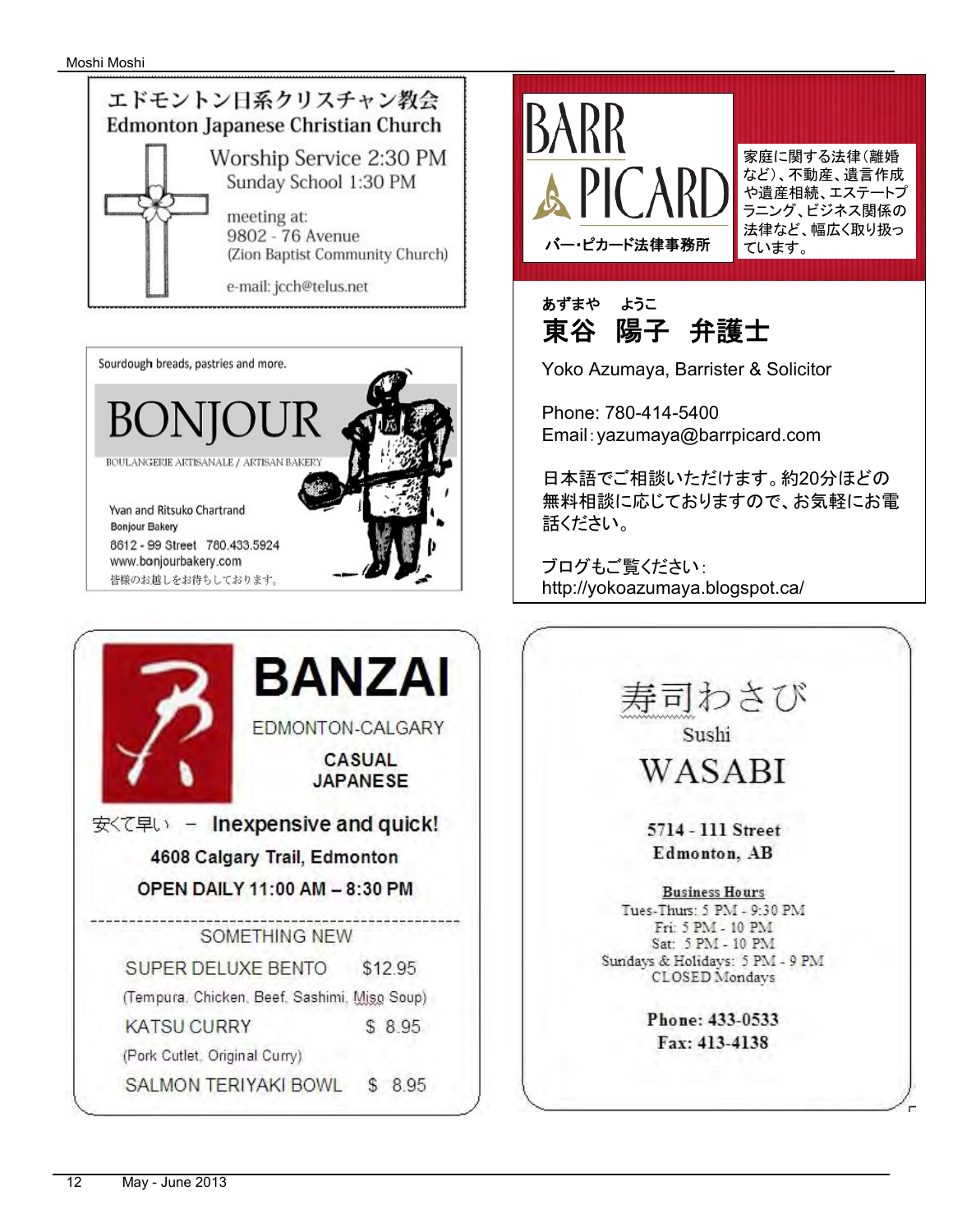### **2012 - 2013 EJCA Board of Directors & Committees**

**President** 

Stephanie Bozzer <sbozzer@telus.net>

**1st Vice-President**  Yoko Azumaya <yokoazumaya@yahoo.com>

**2nd Vice-President**  Sanae Ohki <sanaeohki@shaw.ca>

**Secretary**  Erin Munro <erinmunro03@gmail.com>

**Treasurer** (interim) Jim Hoyano <jkhoyano@shaw.ca>

> *Published by Edmonton Japanese Community Association*

> *Editorial Address: 6750 - 88 Street Edmonton, Alberta T6E 5H6 Tel: (780) 466-8166 Fax: (780) 465-0376*  website: www.ejca.org e-mail: office@ejca.org

> > *Editors: Takashi Ohki Sanae Ohki*

*"Moshi Moshi is a publication of the Edmonton Japanese Community Association. Its objective is to disseminate information of interest to the Japanese community and those interested in Japanese culture, including announcements of upcoming events.* 

**EJCA Board Directors**  David Mueller

<mueller.da@hotmail.com> Louise Wong

<louisewong@shaw.ca> David Mitsui <david.mitsui@ualberta.ca>

**Communications Director**  Sanae Ohki

**Membership Director**  Yoko Azumaya

**Finance Committee**  Cathy Tennant Grant Shikaze Jim Hoyano

**Library Committee** Carol Brandly Cathy Tennant David Sulz Liz Machida Nancy Cyr Sanae Ohki

**Past President**  Cathy Tennant

**Scholarship& Grant Committee**  David Mitsui Daiyo Sawada

**Culture Programs Committee**  Sanae Ohki Yukiko Nagakura

**EJCA-Argyll Joint Committee**  Stephanie Bozzer Sanae Ohki

**Garden Committee**  John Priegert Carol Eder Les Dowdell Yumiko Hoyano

**History Project Committee**  Cathy Tennant Daiyo Sawada David Sulz Jim Hoyano

**NAJC Liaison** Yoko Azumaya

Sanae Ohki

**Heritage Festival Liaison** Cathy Tennant

**Centre Manager** John Priegert  $\leq$  office $\omega$ ejca.org  $>$ 

#### **Deadline for Submissions for the Next Issue (Vol. 38, No. 6) is July 15, 2013**

#### **Submission Deadlines for other upcoming issues:**

Volume 39, No. 1 - September 15, 2013 Volume 39, No. 2 - November 15, 2013 Volume 39, No. 3 - January 15, 2014 Volume 39, No. 4 - March 15, 2014

## **EJCA Mission & Vision Statements**

#### **Mission**

- · To facilitate the development of an inclusive and vibrant Japanese Canadian Community within a multicultural Edmonton.
- · To support the objectives of the National Association of Japanese Canadians by promoting respect and harmony among people of various cultures in the Edmonton area.

#### **Vision**

· A dynamic and evolving community that sustains a sense of wellbeing built upon awareness of Japanese heritage in Canada.